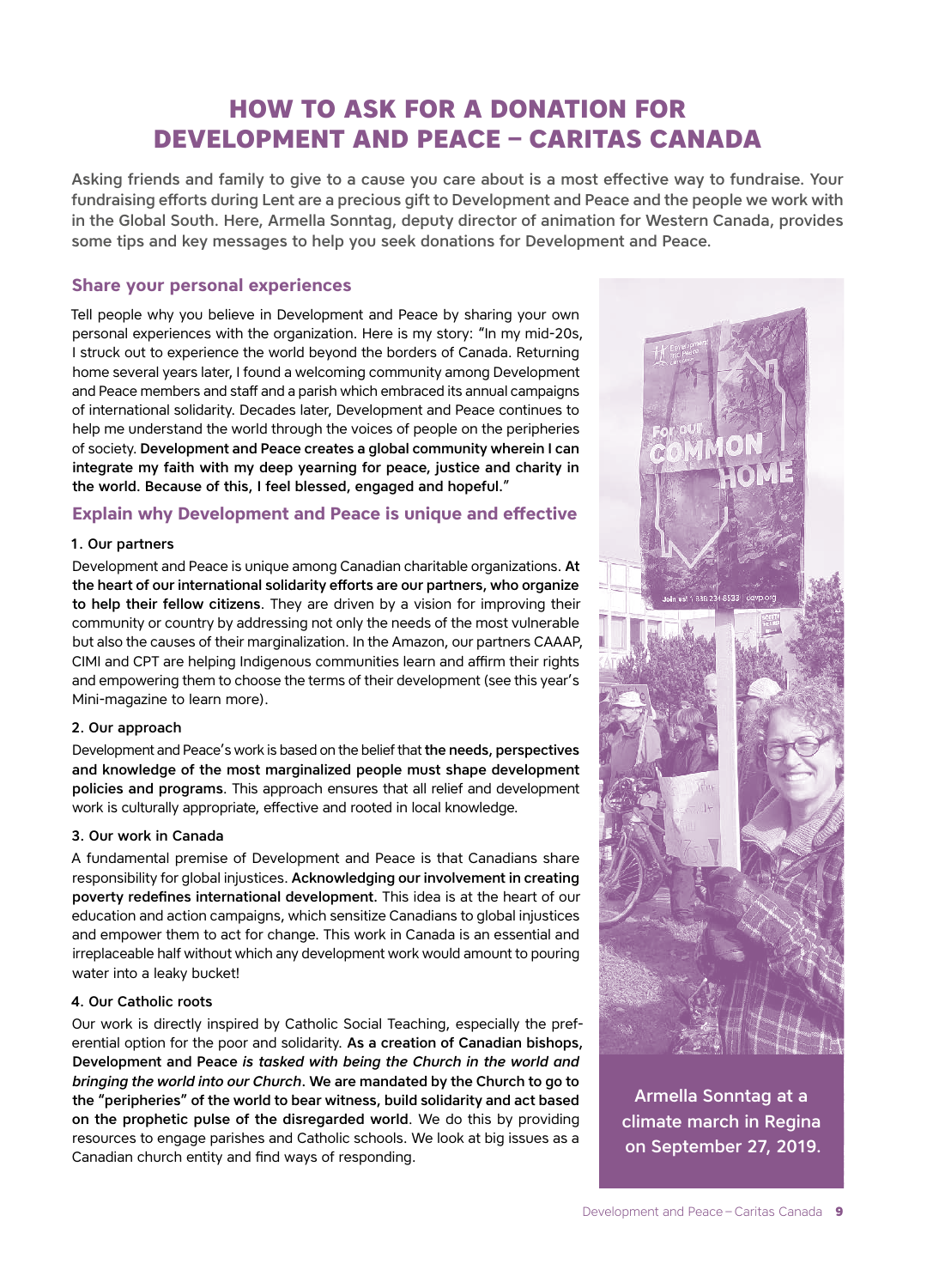#### **Speak to the call to give**

At this critical time, Pope Francis urges everyone to be engaged and informed from the light of our faith. This is a time to be present in the world, to offer hope to others and to be ignited with hope ourselves. When listening to the news, let's try to hear the voices of the marginalized. What are they saying? As a Canadian church entity, as people of faith, what should we be saying and doing? Development and Peace invites us to join the great human family, knowing that we need one another. It depends on everyone's generosity, involvement and financial support to carry out its mission in Canada and around the world.

#### **Explain how a donation will be used**

Our work would not be possible without the invaluable support of the 30,000 people who give each year. Each donation helps us to carry out our programs in Canada and in the Global South. This year, the \$31 million invested internationally supported:

- **→ 149** active community development and humanitarian projects
- → **36** countries in Africa, Asia, Latin America and the Middle East
- → **16.8** million people directly impacted by our projects

#### **Every dollar is invested as follows:**



Donations also help Development and Peace leverage financing from other sources like Global Affairs Canada.

Give concrete examples of our work! You will find in this year's Mini-magazine the following examples and much more:

- → \$20 makes a Brazilian farmer's work more sustainable by strengthening local organizations and improving access to markets.
- → \$50 gives a family in the Lake Chad Basin an energy-efficient stove and a solar lamp.
- → \$125 lets a Haitian family practice sustainable agriculture, earn a better living and become self-sufficient by diversifying its crops.
- → \$250 provides a year's human rights and ecological training to a youth in the Niger Delta.